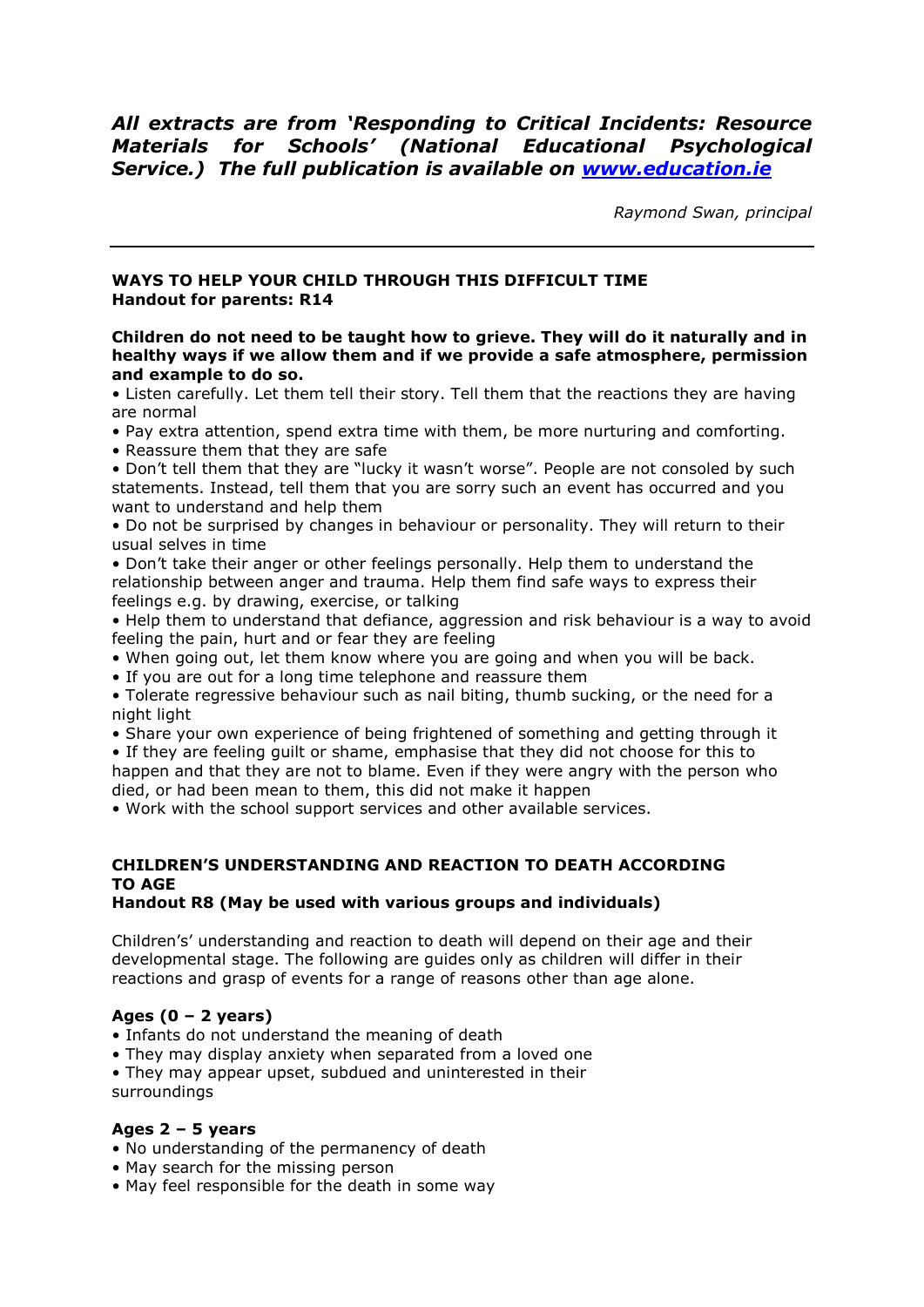- May become apathetic and depressed
- May regress to an earlier stage of development e.g. thumb sucking,
- bedwetting, tantrums or may become clingy
- May develop fears of going to sleep
- May worry that other loved ones may die
- *How you can help*
- *- Continuity of normal routine e.g. mealtimes and bedtime*
- *- Offer physical comfort*
- *- Explain the death in clear, simple language, using words like "dead" and "died"*
- *- Do not use terms like "gone to sleep" or "passed away"*
- *- You may need to repeat the same information again and again*
- *- Permit them to ask questions and be consistent in your answers*

*- Reassure them that they had nothing to do with the death and of the well-being of other family members*

#### **Ages 5 – 9 years**

• Beginning to realise the permanency of death, but their idea of life after death is still vague

• May have concerns about how the deceased is feeling or what he/she is thinking in the grave

• May have a lot of questions about aspects of the death e.g. how the person died, what they

- looked like, the funeral, heaven, coffins
- The reaction of their peers is important, they may feel "different" to them
- Their peers may be awkward about the death and avoid contact
- They may become the target of bullying

*How you can help*

*- Encourage the child to talk and cry about the deceased if they wish to, otherwise respect their silence*

*- Answer questions and provide as much factual information about the death as possible*

*- Reassure them that thinking and feeling ceases after death*

*- Be vigilant in relation to bullying.*

## **Ages 9 – 12 Years**

- Understand the finality and universality of death
- Awareness of their own mortality and may worry about their own death
- May display psychosomatic symptoms i.e. physical complaints like tummy aches
- May wish to stay at home close to parents
- May display anger.

*How you can help*

*- Dispel fears about their own health or the health of other loved ones by offering reassurance*

*- Encourage them to go to school*

*- Allow them to express their anger, offering appropriate ways to do so*

## **Adolescents**

• Fully understand the finality, universality and inevitability of death. Their experience of death is similar to adults

- May have a range of feelings: guilt, regret, anger, loneliness etc.
- Death adds to the already confused array of emotions experienced by adolescents
- May appear to not care about the death
- May seek support outside of the family.

*How you can help*

- *- Offer them time to listen*
- *- Allow them to express their grief in their own way*
- *- Be prepared for mood swings.*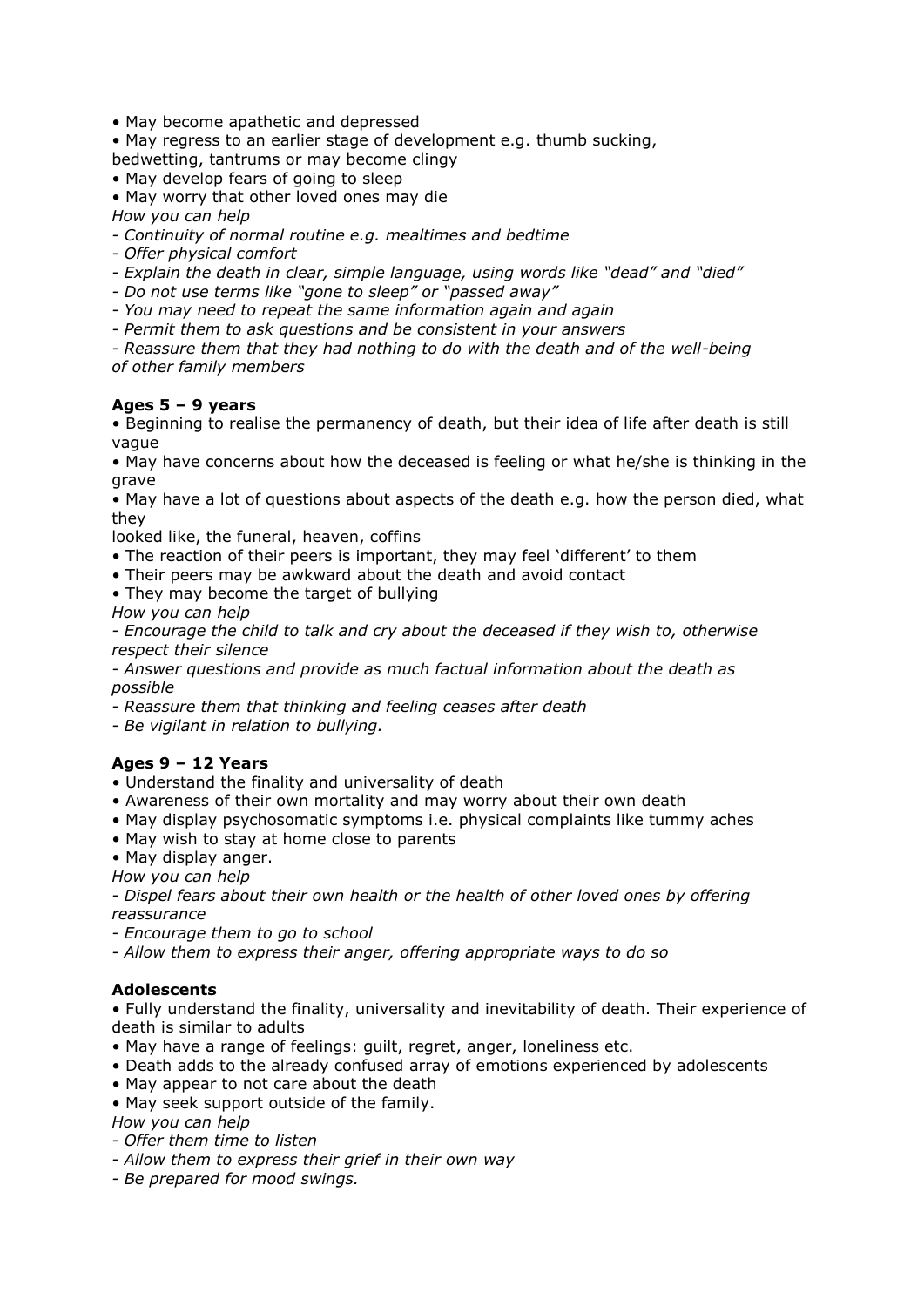*- Don't feel left out if they seem to value their friends more than their parents* If parents are grieving themselves, they may be emotionally unable to support their other children. In this instance, another supportive adult in the child"s life, e.g. other family members, friends, neighbours may need to offer emotional support. It should be remembered that for children with special educational needs, their understanding of what has happened will be in line with their developmental age.

## **STAGES OF GRIEF**

#### **Handout R9 (May be used with various groups and individuals)**

Grief is a normal, healthy and predictable response to loss. Although there are distinct phases

in the grieving process, people go through these stages in different sequences and at different

paces. Generally the grieving process in adults is thought to take about two years, while with

children and adolescents it may be over a more extended time-frame with different issues

arising as they go through developmental milestones.

#### **Denial, numbness, shock (up to 6 weeks)**

- Death of the person may be denied
- Emerging feelings may be suppressed
- Refusal to talk about the death
- Bereaved keeps very busy to avoid thinking about the death
- Bereaved may show signs of confusion and forget everyday routines
- Children in shock may display either silent withdrawal or outbursts of crying

#### **Acute grief/searching and longing for deceased (6 weeks to 4 months)**

- Acute sadness crying
- Physical pangs of pain including loss of appetite and disturbed sleep
- Emotional pain accompanied by dejection, hopelessness, lack of concentration
- Fears of life after death, nightmares, ghosts
- Disorganisation
- Strong guilt feelings and questioning of self and others, particularly in the case of a sudden death
- Feelings of anger at the departed for leaving them
- Bereaved may reject offers to comfort them

#### **Adaptation to life without the deceased (6 months to 18 months)**

- People begin to adjust to their lives without the person who is gone
- Sense of isolation
- Fearful of forgetting the deceased
- Less crying and irritability
- Exacerbation of existing personality problems. Children with low self-esteem may be at a greater

risk of emotional/behavioural difficulties

#### **Normalisation of life**

- Getting on with life
- Returned sense of humour and play
- Able to participate emotionally in new relationships
- Changed relationship with the deceased able to think of the deceased without pain
- Reduction in physical/emotional symptoms
- Less guilt.